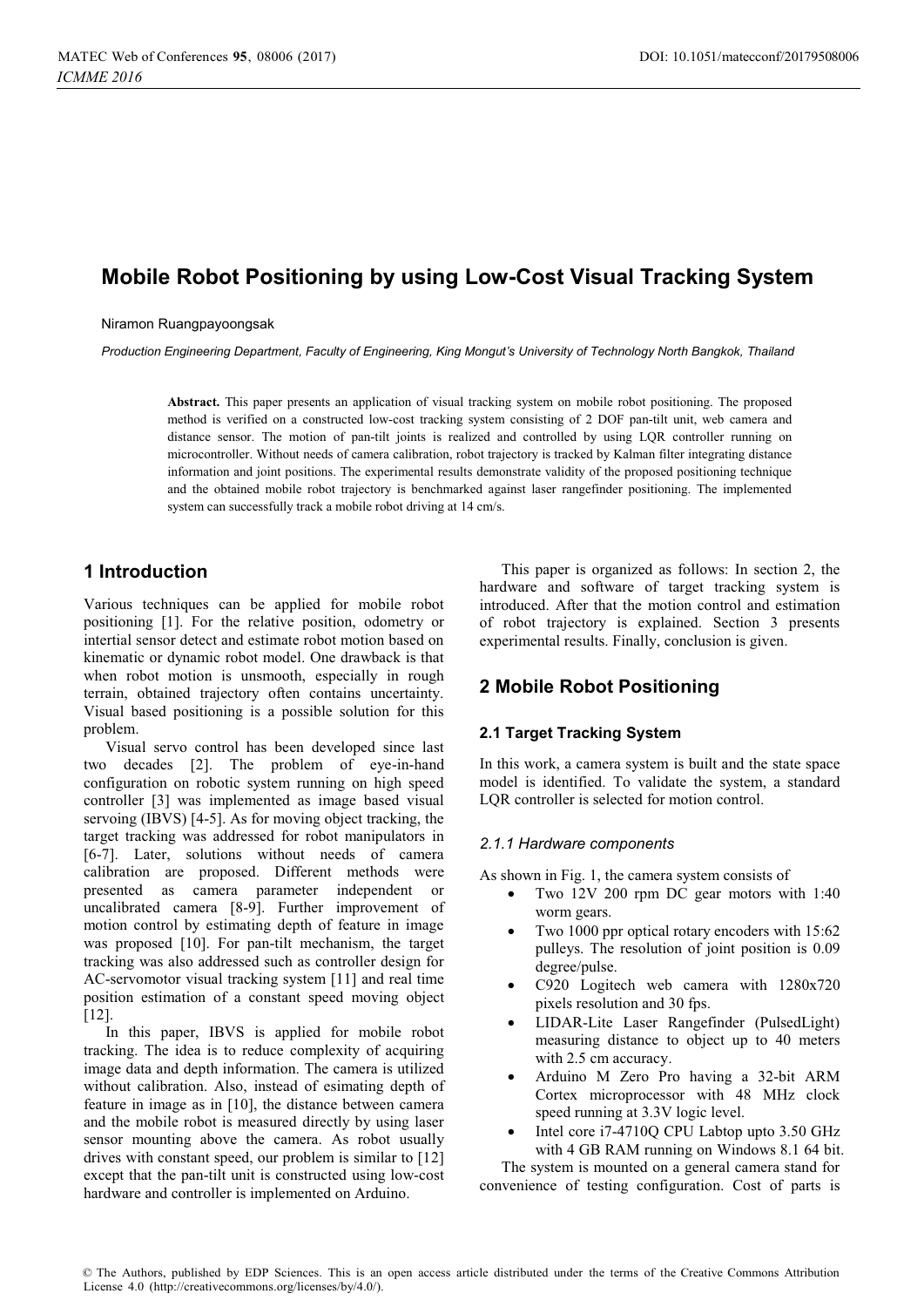listed in Table 1. The total cost is approximately 349 US Dollars.



Figure 1. The constructed low cost camera system for mobile robot positioning.

| Table 1. Cost of the constructed camera system. |
|-------------------------------------------------|
|-------------------------------------------------|

| Parts                    | Cost<br>(US Dollars) |  |
|--------------------------|----------------------|--|
| <b>Motors</b>            | 24                   |  |
| Worm gears $&$ pulleys   | 59                   |  |
| C920 Logitech web camera | 94                   |  |
| LIDAR-Lite Rangefinder   | 90                   |  |
| Electronics              | 82                   |  |
| Total                    | 349                  |  |

### *2.1.2 Software*

The image is implemented by using OpenCV and Codeblocks. The HSV color-based recognition yields background subtraction on white-black image. Then, position of object is taken as center of foreground object. The position of object in image frame is sent to Arduino and sensor data is obtained at every 80 ms approximately. In parallel, LQR controller is running on Arduino.

## **2.2 Motion control**

#### *2.2.1 Kinematic model*

According to Denavit-Hartenberg notation [13], parameter are listed in Table 2 for the link transformation matrix according to Fig. 1.

**Table 2.** Denavit-Hartenberg Parameters.

| Link | a,   | $a_i$    | u;   | θ, |
|------|------|----------|------|----|
|      | U    | $-\pi/2$ | 0.10 |    |
|      | 0.03 |          |      | θ, |

$$
{}^{0}T_{1} = \begin{bmatrix} \cos \theta_{1} & 0 & -\sin \theta_{1} & 0 \\ \sin \theta_{1} & 0 & \cos \theta_{1} & 0 \\ 0 & -1 & 0 & 0.1 \\ 0 & 0 & 0 & 1 \end{bmatrix}, \quad (1)
$$

$$
{}^{1}T_{2} = \begin{bmatrix} \cos \theta_{2} & -\sin \theta_{2} & 0 & 0.03 \cos \theta_{2} \\ \sin \theta_{2} & \cos \theta_{2} & 0 & 0.03 \sin \theta_{2} \\ 0 & 0 & 1 & 0 \\ 0 & 0 & 0 & 1 \end{bmatrix}, \quad (2)
$$

$$
{}^{0}T_{2} = {}^{0}T_{1} \cdot {}^{1}T_{2} , \qquad (3)
$$

$$
{}^{0}T_{2} = \begin{bmatrix} C_{1}C_{2} & -C_{1}S_{2} & -S_{1} & 0.03(C_{1}C_{2}) \\ C_{2}S_{1} & -S_{1}S_{2} & C_{1} & 0.03(C_{2}S_{1}) \\ -S_{2} & -C_{2} & 0 & 0.1 - 0.03S_{2} \\ 0 & 0 & 0 & 1 \end{bmatrix}, (4)
$$

where  $C_1 = \cos \theta_1$ ,  $C_2 = \cos \theta_2$ ,  $S_1 = \sin \theta_1$  and  $S_2 =$  $\sin \theta$ 2.

## *2.2.2 State space model*

The dynamic equations of *n*-DOF manipulator [13] are derived from Lagrangian equation, the Lagrange-Euler dynamic is formulated as

$$
\tau_i = \frac{d}{dt} \left( \frac{\delta \mathcal{L}}{\delta \dot{q}_i} \right) - \frac{\delta \mathcal{L}}{\delta \dot{q}_i} \tag{5}
$$

and is derived into vector matrix notation:

$$
\tau(t) = M(q(t))\ddot{q}(t) + H(\dot{q}(t), q(t)) + G(q(t))
$$
 (6)

where  $q(t)$ ,  $\dot{q}(t)$ , and  $\ddot{q}(t)$  are  $n \times 1$  vector of generalized joint variables (displacements), velocities, and accelerations for joints *i*, respectively.  $\tau(t)$  is  $n \times 1$ vector of generalized torques applied at joints *i*.  $M(q)$  is  $n \times n$  inertial acceleration symmetric matrix whose elements are  $M_{ij}$ .  $H(\dot{q}, q)$  is  $n \times 1$  nonlinear Coriolis and centrifugal force vector.  $G(q)$  is  $n \times 1$  gravity loading force vector. Eq. (6) is the state space equation because the term  $H(\dot{q}, q)$  has both position and velocity dependence.

The state space model of the pan-tilt unit is

$$
\dot{\mathbf{x}} = A\mathbf{x} + B\mathbf{u} \tag{7}
$$

where  $x = [\theta_1 \quad \theta_2 \quad \dot{\theta}_1 \quad \dot{\theta}_2]^T$ . By model linearization, the transition matrix and the input matrix are:

| $A =$ | 0         | 0       |  |
|-------|-----------|---------|--|
|       | 328.6710  | 43.8228 |  |
|       | 92.9991   |         |  |
|       |           |         |  |
| $=$   |           | 0       |  |
|       |           |         |  |
|       | $-9.0528$ |         |  |
|       |           | 19.2114 |  |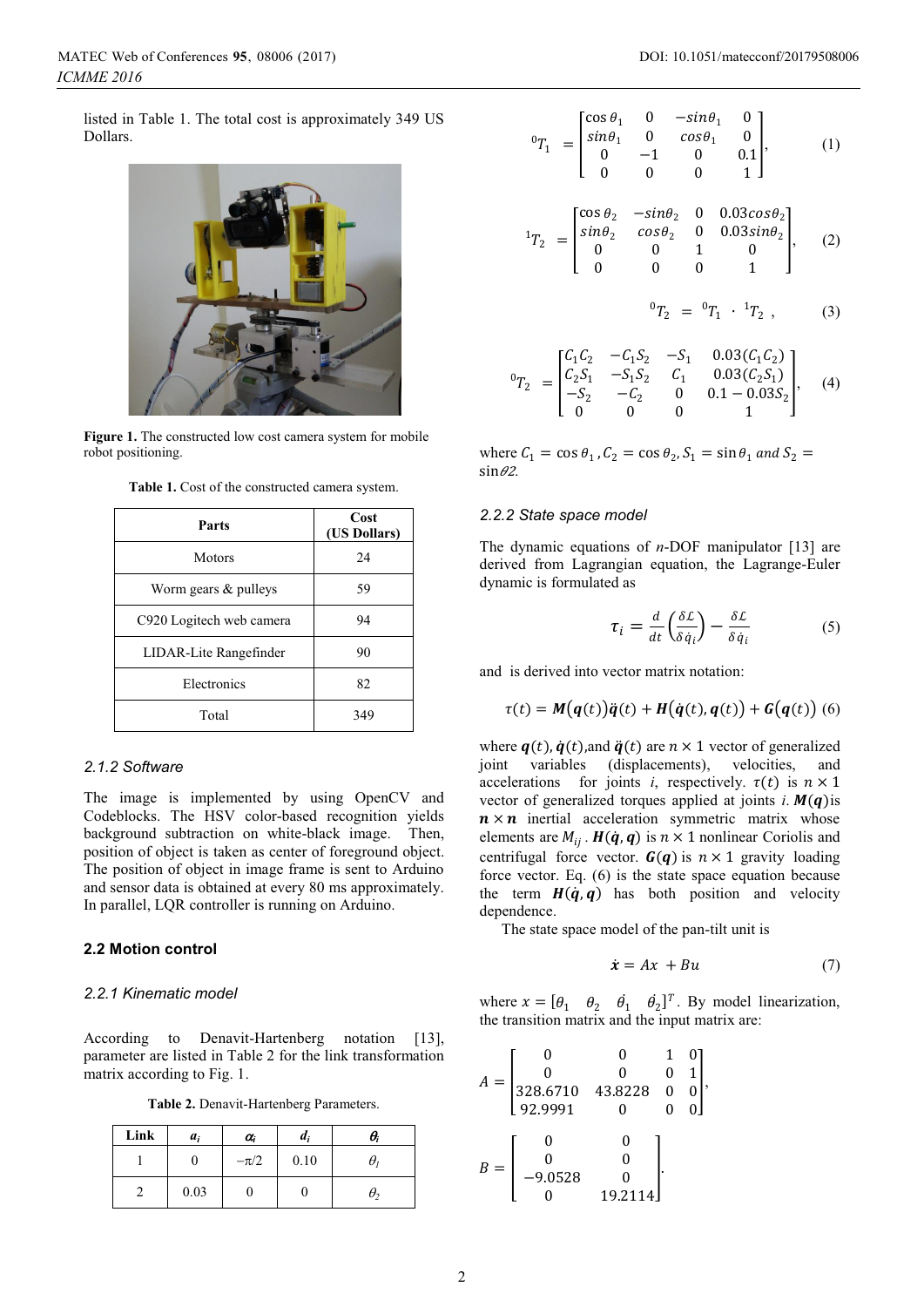*2.2.3 LQR controller* 

The feedback control law of LQR controller is

$$
u = -Kx(t) \tag{8}
$$

that minimize the performance index [14]

$$
J = \int_0^\infty (x^* Q x + u^* R u) dt.
$$
 (9)

When  $(A-BK)$  is a stable matrix, there exists positivedefinite matrix *P* that is a solution of

$$
(A - BK)^* P + P(A - BK) = -(Q + K^*RK). \quad (10)
$$

The minimization of *J* with respect to *K* gives

$$
K = R^{-1}B^*P. \tag{11}
$$

The feedback gain K can be obtained by choosing

$$
Q = \begin{bmatrix} 1000 & 0 & 0 & 0 \\ 0 & 1000 & 0 & 0 \\ 0 & 0 & 1 & 0 \\ 0 & 0 & 0 & 1 \end{bmatrix}, R = \begin{bmatrix} 1e - 6 & 0 \\ 0 & 1e - 6 \end{bmatrix}.
$$

The different between object and center of image frame is pixel error in image. This error is used as a set point for the LQR controller as shown in Fig. 2. When tracked object stays at the center of image, the set point is zero.



**Figure 2.** The diagram of implemented feedback control.

#### **2.3 Trajectory estimation**



**Figure 3.** Relationship among the Base frame, the Laser frame and the robot position.

Based on the proposed tracking method [15], the state variables are estimated by motion of joints and distance to the ball measured by laser mounted on the pan-tilt unit above the web camera. Laser frame rotates in pan and tilt directions as shown in Fig. 3. The reference frame is

above ground level and a ball is mounted on the mobile robot. The laser frame is above the reference frame at height  $h_l$ . The distance  $d$  is measured along  $y_L$  to the ball having radius *r*. Note that the ball is use to represent robot position and simplify image processing.

The vector to the ball on the reference frame,  $P<sub>1</sub>$ , can be calculated by using composite transformation from frame 2 to frame 1 as follows.

$$
P_1 = {}^{1}T_2 P_2. \tag{12}
$$

The vector  $P_2$  to the ball center in frame 2 is

$$
P_2 = [0 \quad d + r \quad 0 \quad 1]^T \tag{13}
$$

and transformation matrix between the base and the laser frame is

$$
{}^{1}T_{2} = \begin{bmatrix} R & 0 \\ 0 & h \\ 0 & 0 & 1 \end{bmatrix}, \qquad (14)
$$

$$
\boldsymbol{R} = \begin{bmatrix} 1 & 0 & 0 \\ 0 & \cos\theta_2 & -\sin\theta_2 \\ 0 & \sin\theta_2 & \cos\theta_2 \end{bmatrix} \begin{bmatrix} \cos\theta_1 & -\sin\theta_1 & 0 \\ \sin\theta_1 & \cos\theta_1 & 0 \\ 0 & 0 & 1 \end{bmatrix} . \tag{15}
$$

According to Eq.  $(12)$  -  $(15)$ , the coordinate of the robot is

$$
x = -(d+r)\sin\theta_1,\tag{16}
$$

$$
y = (d+r)cos\theta_1 cos\theta_2, \qquad (17)
$$

$$
z = h_l + (d+r)cos\theta_1 sin\theta_2.
$$
 (18)

## **3 Experimental results**



**Figure 4.** Experiment setup.

The mobile robot positioning is tested by setting up experiment as shown in Fig. 4. A 18 cm diameter ball is mounted on a line tracking mobile robot driving with constant speed of 14 cm/s. The test field is made of white paper with black tape as a rectangle of 210 cm x 190 cm size with round corner.

The web camera is at 120 cm height pointing downward to the ball and the distance sensor is 3 cm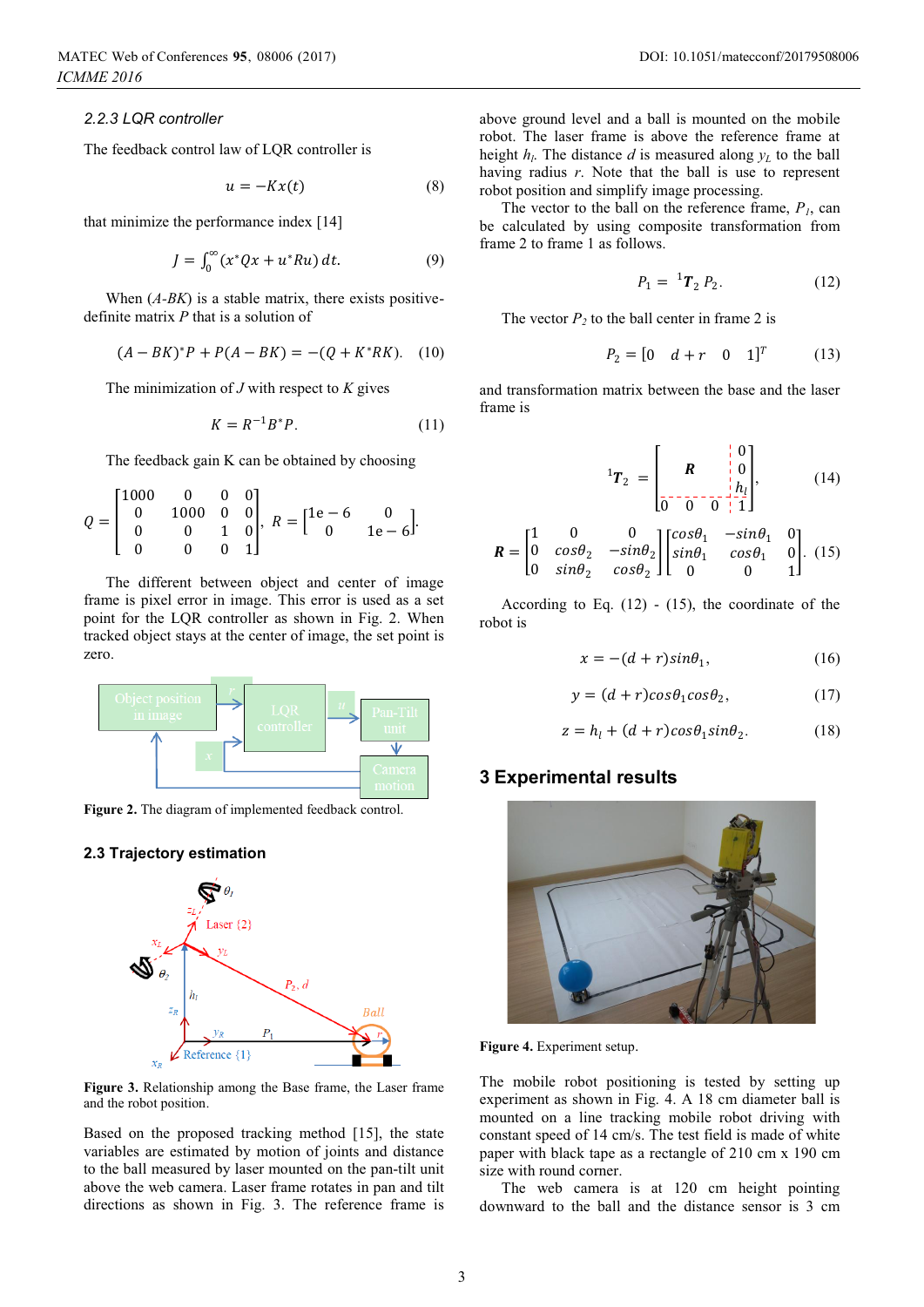above the camera. The  $\pm 30$  mm accuracy Hokuyo URG-04LX-UG01 is put at the same height as the ball center and tracked robot position is referred as actual trajectory. From beginning, the robot drives straight on, turns right at corners and returns to starting point.

Fig. 5 illustrates robot trajectory obtained from measured data, estimated trajectory, and the actual trajectory. The robot starts at  $(0,0)$  and returns to this point. Due to delay time in communication between the laptop and Arduino and noisy measurement as well as property of LQR controller, even the estimated trajectory is close to the actual trajectory, it has some deviations. However, with respect to low-cost components, the result is acceptable.



**Figure 5.** Mobile robot trajectory.



**Figure 6.** Measured and filtered distance *d*.

Fig. 6 shows noisy measured value obtained from laser distance sensor and its filtered value. The range of measured distance in the experiment is from 2 to 4.5 meters.

Fig. 7 shows position of pan and tilt joint. Starting from zero degree, the peak pan joint position is almost 37 degrees on the third corner before turning back to the starting point. The maximum tilt joint position is 14 degrees when robot is driving far along x-axis.



**Figure 7.** Pan-tilt joint position.



**Figure 8.** Error in horizontal direction.

Fig. 8 shows horizontal pixel error *eh* and Fig. 9 shows vertical pixel error  $e_v$  between object and center of image frame. In the image, the tracked object stays at center in both directions with standard deviation of 4.16 and 4.61 cm in horizontal (pan) and vertical (tilt) direction, respectively.



**Figure 9.** Error in vertical direction.

## **4 Conclusions**

The low-cost target tracking system for mobile robot positioning was proposed, constructed and successfully